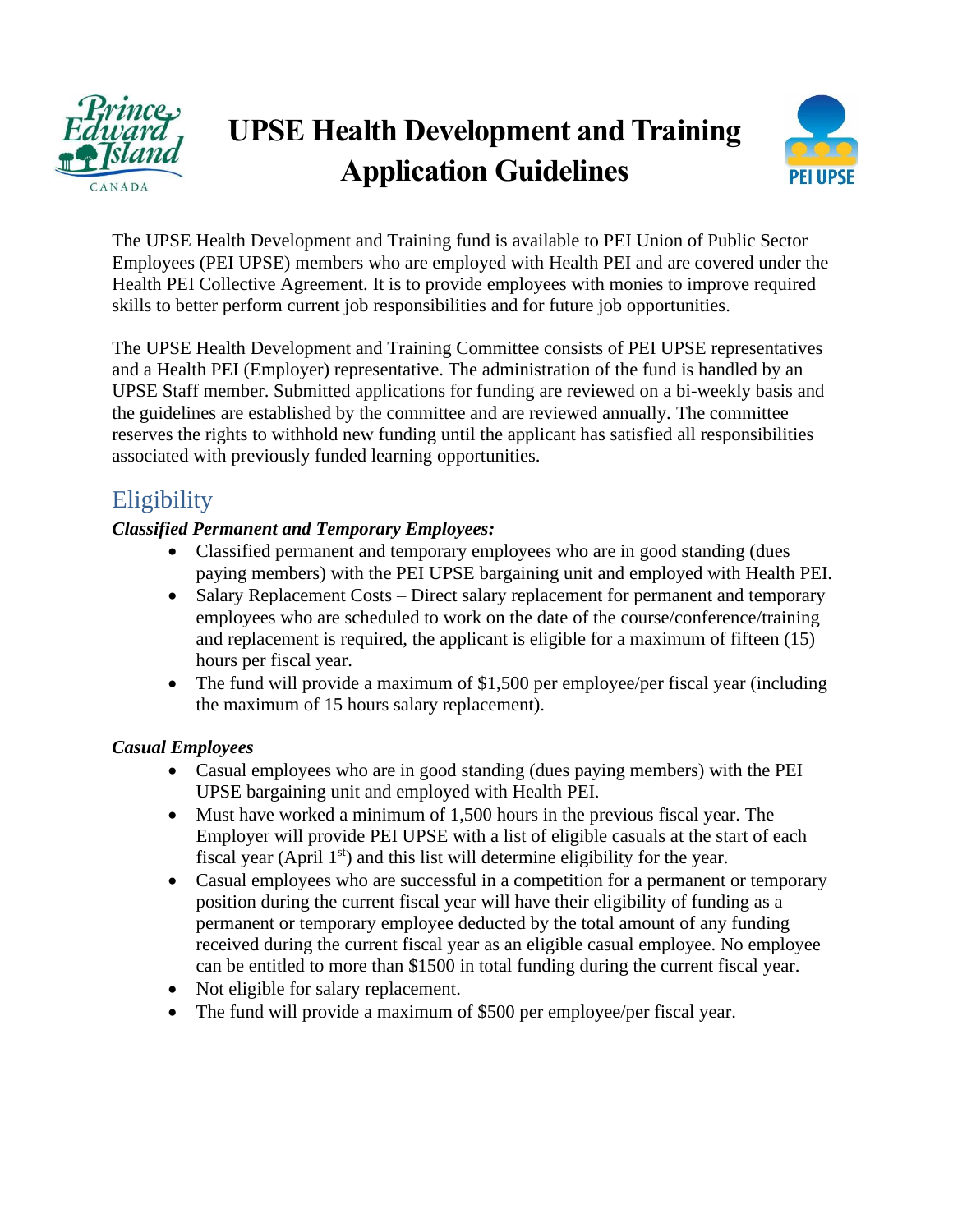# Eligible for Reimbursement from Fund

• Conference/workshop/seminar registration fee(s), tuition fee from post-secondary accredited institutions, exams with a delivered learning component and/or short course(s) offered by organizations outside of the Employer, may be eligible for reimbursement through the fund.

#### Not eligible for Reimbursement from Fund

• Professional dues, membership fees, student fees, exam fees without a delivered learning component, course materials and books (manual/online), meals and accommodations, travel and salary. Mandated training by the Employer is not eligible for funding.

#### Salary Replacement Costs

• Direct salary replacement is available for those applicants who are scheduled to work (permanent, probationary and temporary) on the date(s) of the course/conference/training and replacement is required. Applicants must receive Manager's approval for replacement prior to submitting the application for funding. Completed leave form stating replacement costs will be billed to UPSE Health Development and Training Fund from Health PEI. Maximum 15 hours per fiscal year.

#### Letter of Approval

- Receives approval stating the specific amount(s) of funding provided. A cheque is issued for the direct cost of course/conference/training and mailed out to the applicant.
- When salary replacement costs have been approved, the Employer pays the employee for the number of hours stated in the Letter of Approval and invoices the UPSE Health Development and Training Fund in accordance with the billing procedure.

## Guidelines for the submission of Application

- 1. Applicants must be dues paying members of UPSE as per Articles 3.05, 3.09, 3.10, and 3.19.
- 2. Priority will be given to first time applicants who have not yet received funding in the current fiscal year. Each learning opportunity is eligible for funding one time only. A separate application must be submitted for each learning opportunity.
- 3. Applications shall be submitted no earlier than 60 days prior to commencement of the learning opportunity and no later than 60 days following the commencement of the learning opportunity within the current fiscal year. Applications may be submitted in excess of 60 days prior to the commencement of the learning opportunity only if an early bird registration is offered.
- 4. Each application will be reviewed on an on-going basis and applications will be processed throughout the fiscal year or until the funds allocated for the year have been depleted. Start date of course/conference/training must fall with the current fiscal year (April  $1<sup>st</sup>$  to March  $31<sup>st</sup>$ ).